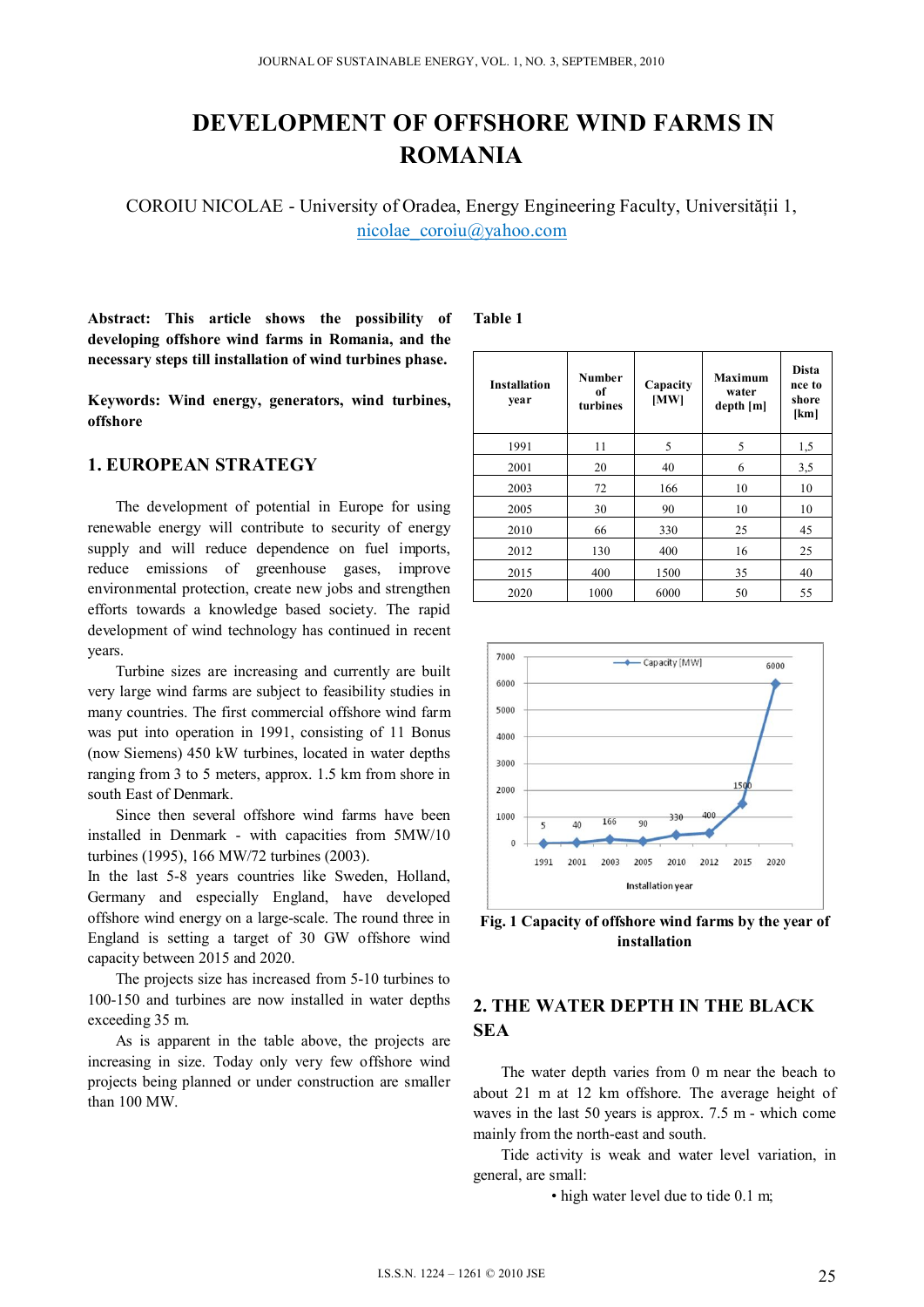- seasonal variations 0.2 m;
- barometric pressure and storm surge 0.8 m 1.0 m.

In general, current speed is low, up to 0.3 knots. During strong winds from the north, the current velocity will increase.

In the northern part of the Black Sea, ice is found in the coastal areas extending from the northern shores and south to between the river Danube Delta and Constanta in average winters.

## **3. WIND MEASUREMENTS**

Wind speed measurements should be made a minimum of one year and must be analyzed by specialized companies. After analysis of wind measurements we can choose the type and power of wind turbines that can be installed. Also, these measurements show the prevailing wind direction according to which is optimized the final architecture of the park.

On-shore measurements are not sufficient for accurate estimates of offshore wind potential even if mathematical modeling is used.

The possible choices for offshore wind speed measuring are:

-installation of a measuring tower offshore which means very high costs;

-mounting of a sonic device for measuring wind speeds (Figure 2) on a floating platform which can simultaneously measure wind speeds at several heights ranging from 30 to 200m (Figure 3).



**Fig. 2. Sonic device for measuring wind speed** 



**Fig. 3 Measuring range of the sonic device** 

## **4. OFFSHORE**

 An offshore wind farm is more difficult to develop than an onshore wind farm because it requires the construction of special foundations to support the turbines.

 Bellow we present two types of foundations for installation of wind turbines:

- monopile foundation Figure 4;

 - Gravity-based structure foundation (GBS) (Figure 5).

 It is known that gravity-based foundations are about 10-20% more expensive than monopile foundations mainly due to much higher levels of installation costs. This is due to fact that concrete structures are much heavier than steel monopile therefore are more difficult to transport and handle, larger equipment is required and a longer period for implementation. A foundation based on the gravity of average size will require about 2500 tons of concrete and 3,500 tons of ballast, while a monopile foundation for the same turbine will require approximately 250 tons of steel, plus a transitional intermediate piece of about 180 t.



**Fig. 4 Monopile foundation** 



**Fig. 5 Gravity based foundation (GBS)** 

#### **4.1 Costs**

The costs for developing an offshore wind park, for connecting to the grid (which usually includes an offshore substation), operating and maintenance costs, combined with significant costs to mobilize equipment and construction vessels, have as result the fact that small